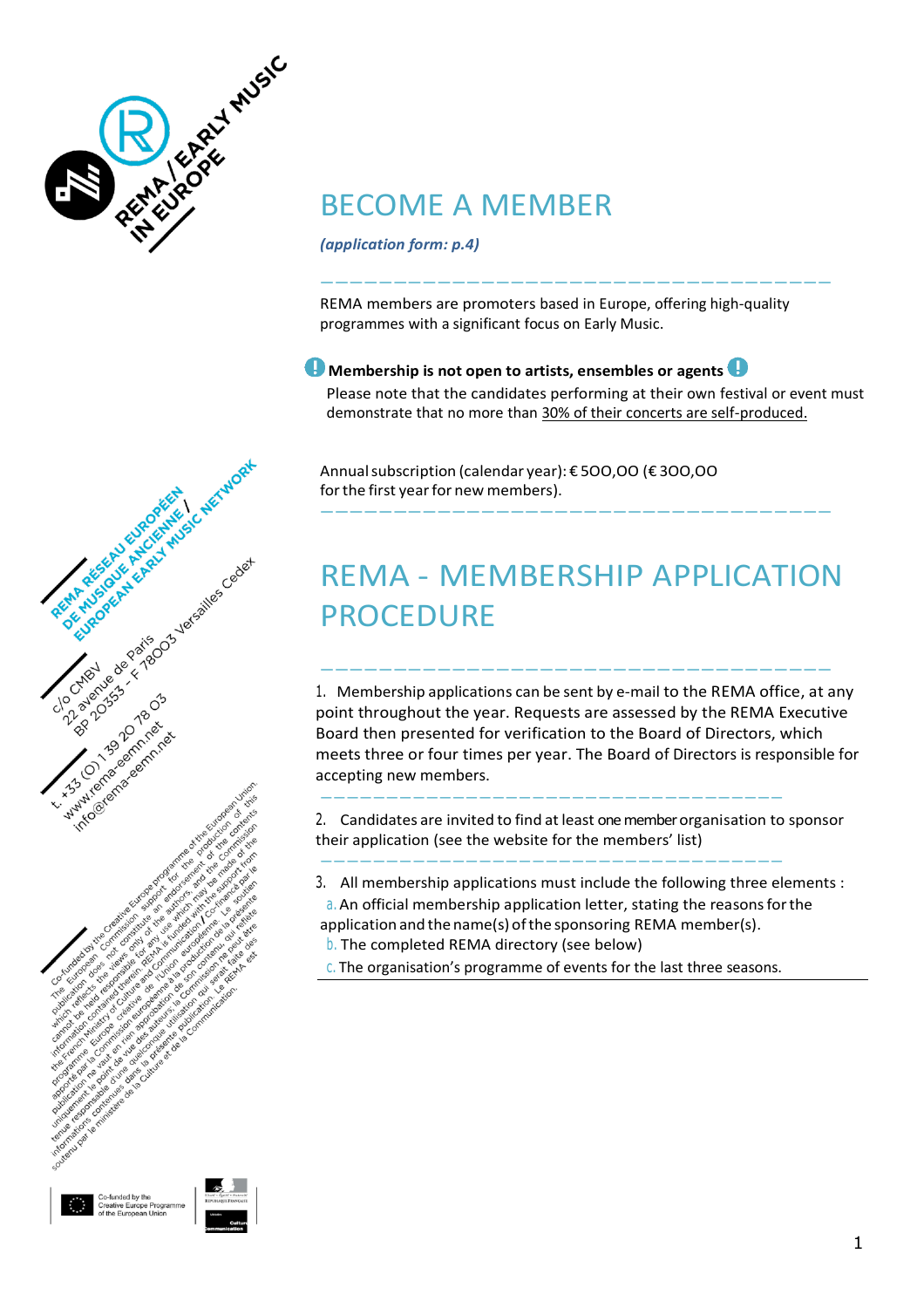

- 5. Candidates must be able to demonstrate that:
	- a. They have existed for at least three years.
	- b. Their programme of eventsincludes a strong creative element.
	- c. If they perform at their own festival or event, no more than 30% of their concerts are self-produced.
- d. They have a sufficient level of funding to be highly active and attend as many REMA meetings as possible. (In particular, the organization must have sufficient resources to pay for its representatives' travel and accommodation costs.) ———————————————————————————————————
- 6. Once elected by the Board of Directors, new members willreceive a membership confirmation letter.

If the application is unsuccessful, candidates will receive an explanation of the reasons for their rejection. Unsuccessful candidates will be able to re-apply at a future date. ———————————————————————————————————

7. The REMA annual subscription charge is currently set at 500,00  $\epsilon$  per calendar year.

———————————————————————————————————

———————————————————————————————————

This amount must be paid before 15 February.

New members pay only 3OO,OO € for the first year.

e-mail: [info@rema-eemn.net](mailto:info@rema-eemn.net)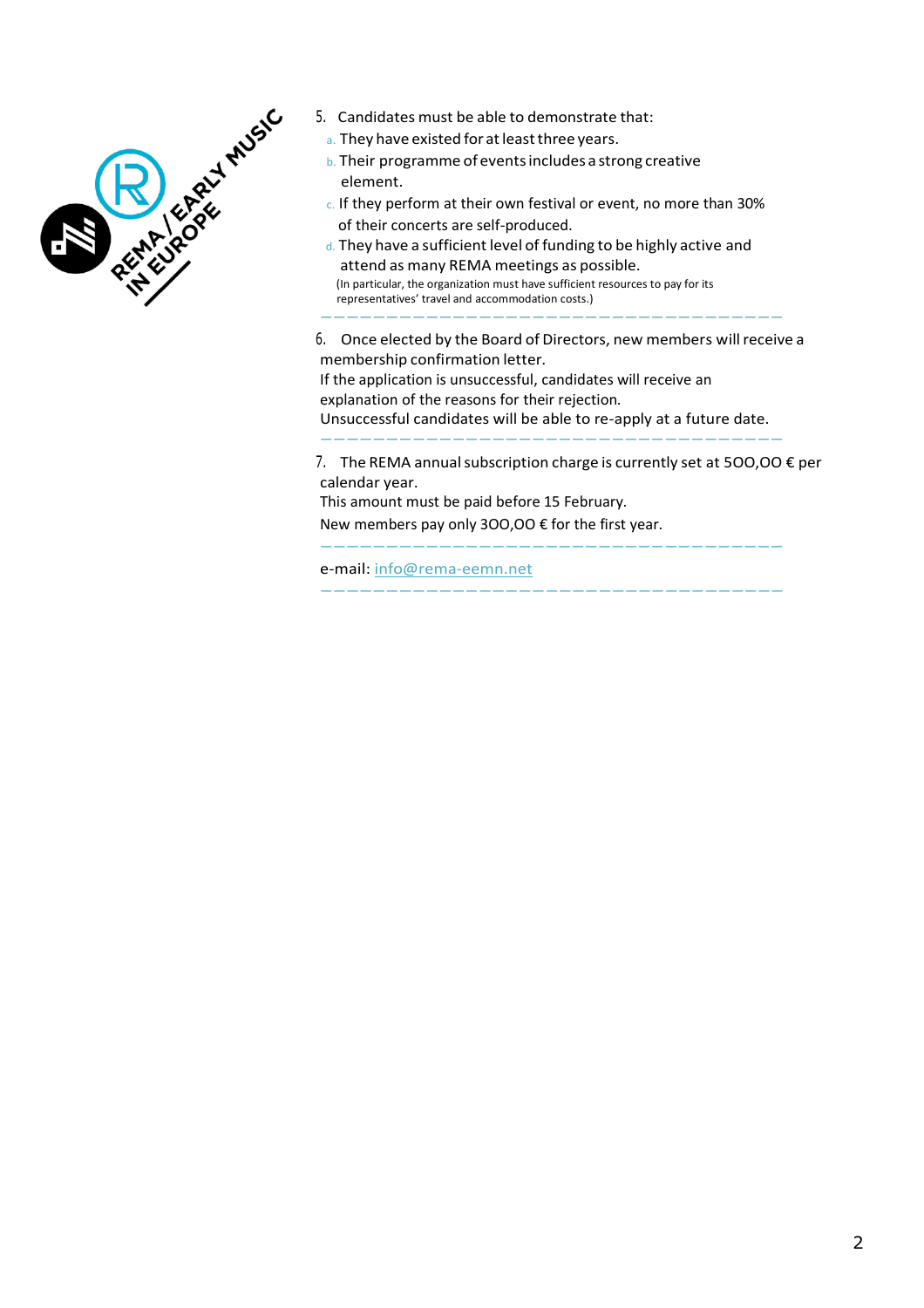

## BENEFITS FOR MEMBERS

#### By becoming a member of REMA, you will have many benefits:

#### ———————————————————————————————————

———————————————————————————————————

———————————————————————————————————

You will be a member of a prestigious network, which represents the profession and defends your interests.

Through the regular meetings and conferences, you will be able to meet other esteemed early music organisations, and visit interesting festivals and places.

You will be able to exchange knowledge and know-how with European colleagues.

——————————————————————————————————— Through these contacts, you will be informed of the latest productions and creations.

———————————————————————————————————

The partnerships between REMA and other networks (eg. European Music Council, PEARLE\*) enable you to enrichen your distribution networks, to find partners for your projects and be represented on a European level.

Every month, you will receive the REMA newsletter, and you will be able to contribute to it.

———————————————————————————————————

———————————————————————————————————

———————————————————————————————————

———————————————————————————————————

———————————————————————————————————

———————————————————————————————————

———————————————————————————————————

———————————————————————————————————

You can recommend young ensembles for the showcase.

You can recommend nominees for the REMA Early Music Award.

You are represented at the level of the European cultural debate.

Your membership to REMA gives your organisation more value in the eyes of organisations who give you sponsorship or subventions.

You will benefit from the results of REMA studies, for instance about audiences.

You can use the REMA website and its webradio – REMARADIO.EU – entirely devoted to early music, in order to promote projects.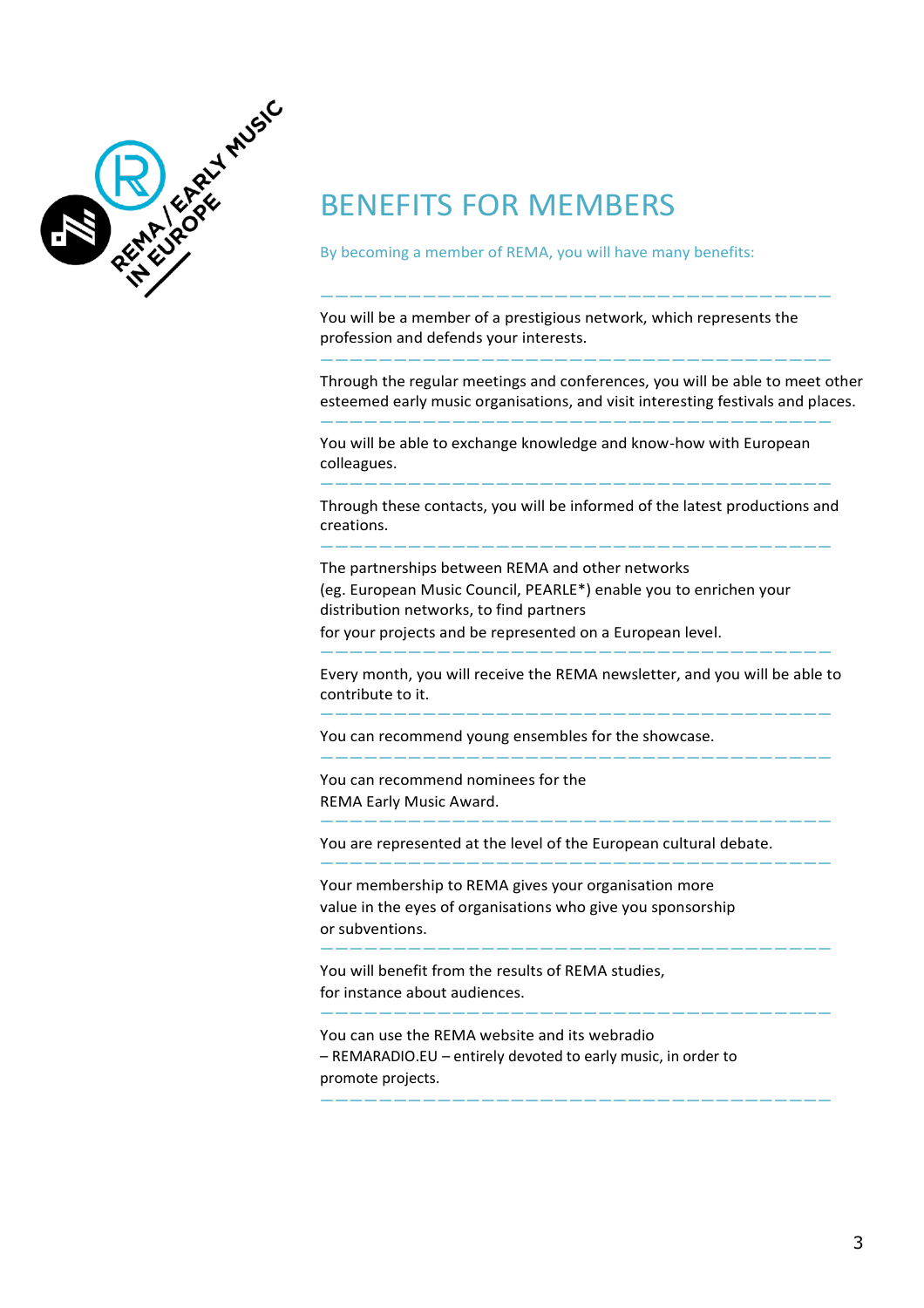

# **APPLICATION - REMA**

——————————————————————————————————— **NAME OF THE STRUCTURE**/ **NOM DE LA STRUCTURE**/ **NAME DER ORGANISATION**/ **NOME DELLA STRUTTURA**

——————————————————————————————————— **ADDRESS OF THE STRUCTURE**/ **ADRESSE DE LA STRUCTURE**/ **ADRESSE DER ORGANISATION**/ **INDIRIZZO DELLA STRUTTURA**

——————————————————————————————————— **NAME AND POSITION OF PERSON TO BE CONTACTED CONCERNING REMA**/ **NOM ET FONCTION DE LA PERSONNE À CONTACTER CONCERNANT LE REMA**/ **NAME UND POSITION DER KONTAKTPERSON**/ **NOME E POSIZIONE DELLA PERSONA CUI RIVOLGERSI RIGUARDO LA REMA**

| <b>TEL</b> |  |
|------------|--|
| <b>FAX</b> |  |
| @          |  |
| <b>www</b> |  |

—————————————————————————————————**GENERAL DESCRIPTION OF THE STRUCTURE**/ **DESCRIPTION DE LA STRUCTURE**/ **VORSTELLUNG DER ORGANISATION**/ **DESCRIZIONE GENERALE DELLA STRUTTURA**

————————————————————————————————

| FOUNDED IN         | <b>Contract Contract Contract</b> |                                                                                   |  |
|--------------------|-----------------------------------|-----------------------------------------------------------------------------------|--|
|                    |                                   | NUMBER OF CONCERTS PER YEAR $\,\,\,-\,-\,-\,-\,-\,-\,-\,-\,-\,-\,-\,-\,-\,-\,-\,$ |  |
| PERIOD INSTRUMENTS |                                   | YES / NO                                                                          |  |
|                    |                                   | INVITED ARTISTS ——————————————————————————                                        |  |
|                    |                                   |                                                                                   |  |
|                    |                                   |                                                                                   |  |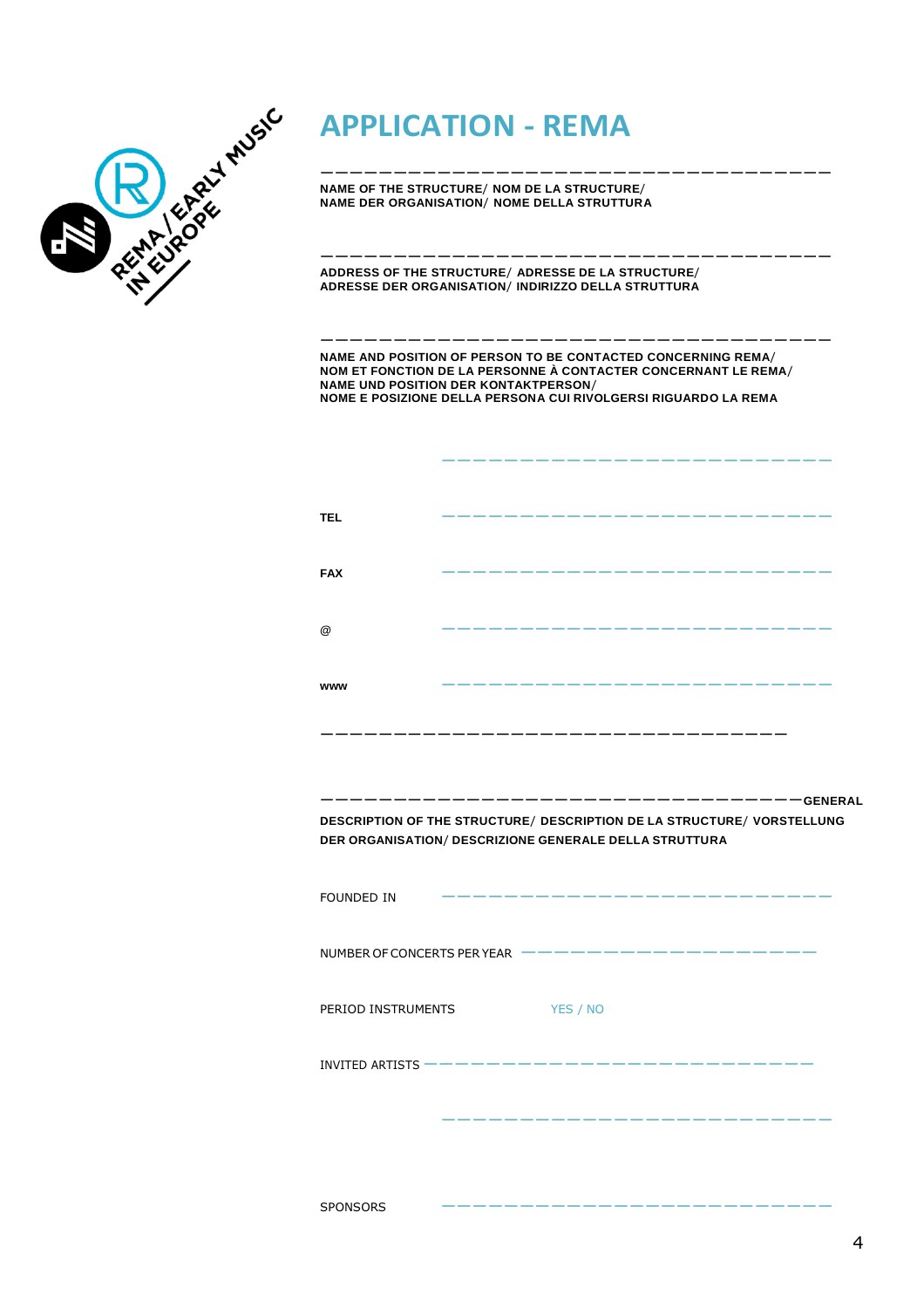

**COMMENTS**

——————————————————————————————————— **DESCRIPTION OF THE CONCERT VENUES**/ **DESCRIPTIF DES LIEUX DE CONCERTS**/ **BESCHREIBUNG DER KONZERTORTE**/ **DESCRIZIONE DEI LUOGHI DEI CONCERTI**

———————————————————————————————————

—————————————————————————

—————————————————————————

——————————————————————————————————— **OTHER ACTIVITIES (EDUCATIONAL, WORKSHOPS, RESIDENCIES, ETC.)** / **AUTRES ACTIVITÉS (ÉDUCATIONNELLES, ATELIERS, RÉSIDENCES, ETC.)** / **ANDERE ANGEBOTE (BILDUNG, WORKSHOPS, RESIDENZEN, ETC.)** / **ALTRE ATTIVITÀ (EDUCATIVE, WORKSHOP, RESIDENZE, ECC.)**

——————————————————————————————————— **REGION WHERE ACTIVITIES ARE ORGANISED**/ **RÉGION OÙ DES ACTIVITÉS SONT ORGANISÉES**/ **REGION IN DER AKTIVITÄTEN ORGANISIERT WERDEN**/ **REGIONI DOVE LE ATTIVITÀ SONO ORGANIZZATE**

——————————————————————————————————— **SEAT CAPACITY OF VENUE(S)**/ **JAUGE DES SALLES**/ **SITZPLATZKAPAZITÄTEN**/ **CAPACITÀ DELLE SALE**

——————————————————————————————————— **CONCERT FEE OFFER RANGE (BUDGET FOR CONCERT)**/ **PRIX DE CESSION D'UN CONCERT MAXIMUM ACCEPTÉ OU FOURCHETTE**/ **KONZERTGAGE**/ **PREZZO DI VENDITA MASSIMO DI UN CONCERTO O LE FORBICI DEI PREZZI**

——————————————————————————————————— **OTHER ACTIVITIES**/ **ACTIVITÉS ANNEXES**/ **ANDERE AKTIVITÄTEN**/ **ALTRE ATTIVITÀ**

#### YES / NO

——————————————————————————————————— **DATES OF THE FESTIVAL/EVENTS**/ **DATES DU FESTIVAL OU DES ÉVÈNEMENTS**/ **ZEITPUNKT DES FESTIVALS/DER VERANSTALTUNGEN**/ **DATE DEL FESTIVAL O DEGLI EVENTI**

———————————————————————————————————